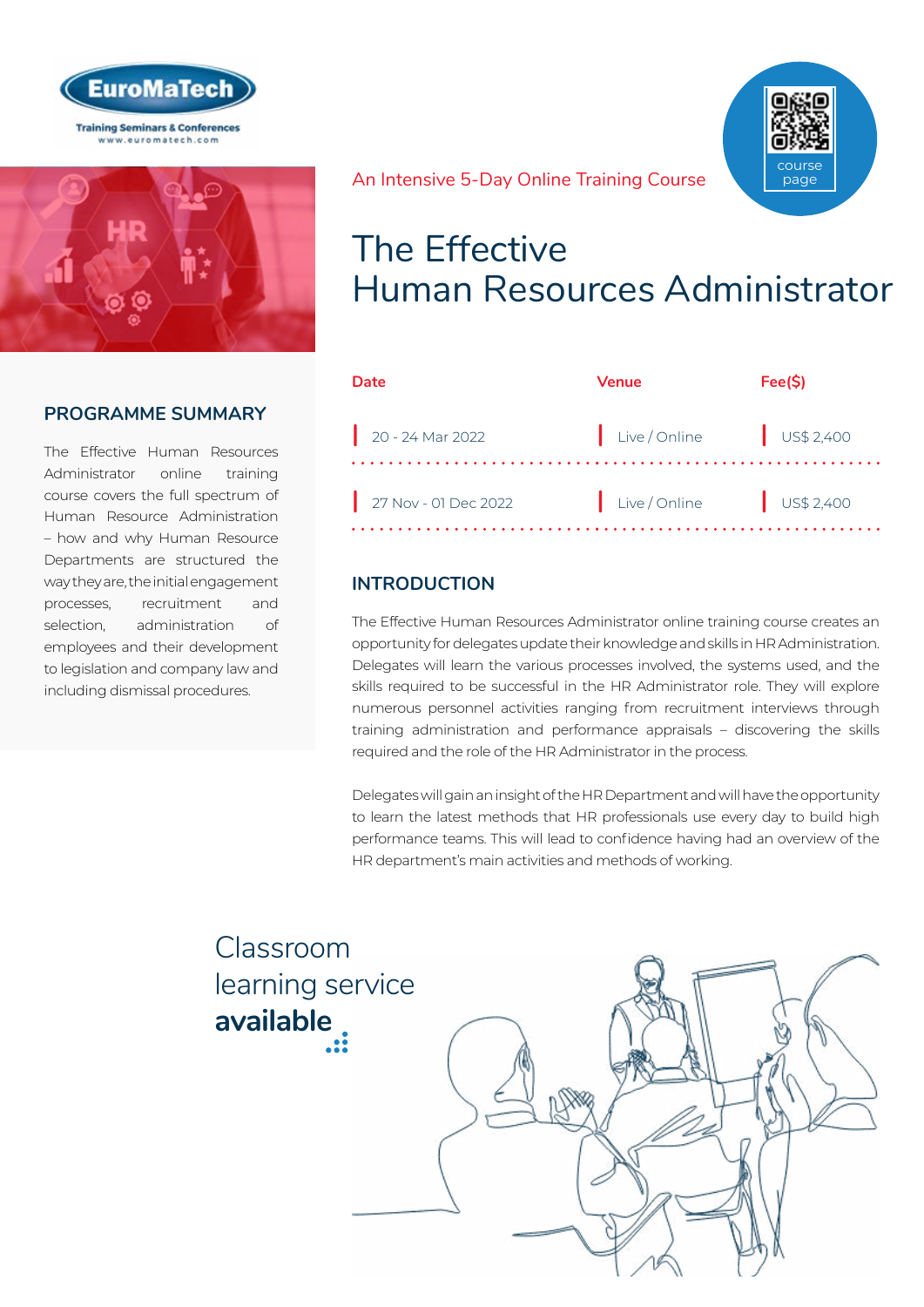### **TRAINING METHODOLOGY**

Mini-lectures, case studies, small group work, exercises and feedback will mainly be used to facilitate learning, including the opportunity of one-to-one sessions to test understanding or explore personal circumstances further with the tutor.

### **WHO SHOULD ATTEND**

- Current Personnel (HR) Administrators
- HR and Training staff who wish to update their knowledge need to attend this valuable programme
- Line Managers considering a new career in HR and seeking a comprehensive overview of the department's role and activities

### **PROGRAMME OBJECTIVES**

- Describe the work and structure of a modern personnel (HR) department
- State why accurate and accessible HR records are essential
- Describe the steps involved in a recruitment campaign
- State the HR requirements for the induction of a new employee
- Describe the uses of different selection and recruitment tools
- Help to plan and administer performance appraisals
- State the benefits of having an HR Strategy and long-term HR Plan

### **In-house Training**

EuroMaTech is capable of conducting this training programme exclusively for your delegates. Please e-mail us on inhouse@euromatech.ae for further information and/or to receive a comprehensive proposal.





+971 50 196 6003

**Email Address:** info@euromatech.ae

**Website:** www.euromatech.com

### **QUALITY CERTIFICATIONS & ACCREDITATIONS**

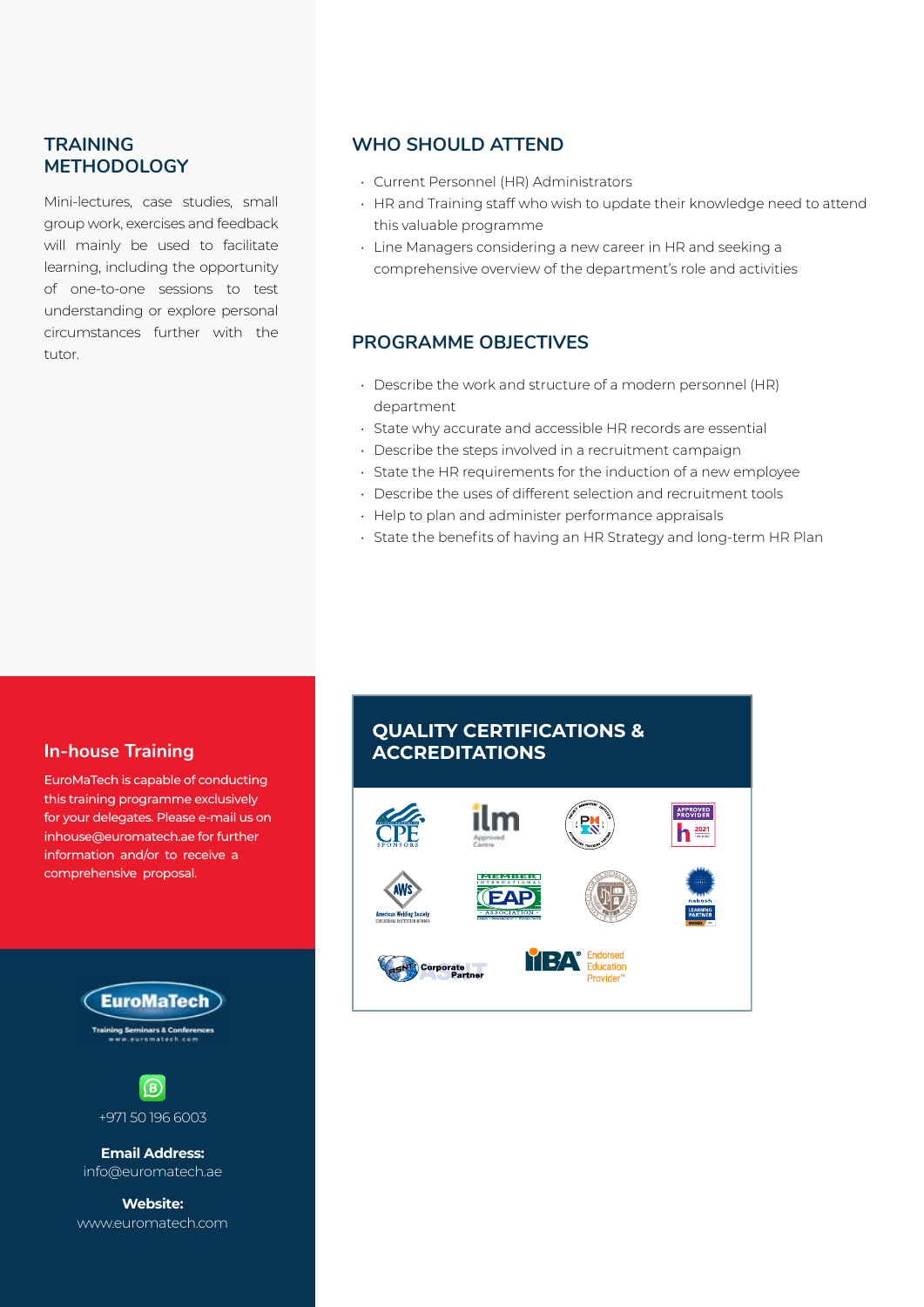# **COURSE OUTLINE**



### **Day 3**

#### Human Resources Role in Recruitment and Selection

- HR Planning
- Recruitment and selection processes
- Recruitment sources and methods
- The Application and CV's
- Assessment and development centres
- General Ability / Aptitude tests
- Psychometric profiling
- Reference checking and screening
- Contracts and offers

### **Day 1**

#### An Assessment of the HR Functions – Provision of **Services**

- Roles and Responsibilities of the Human Resources Administrator
- Typical HR department structures
- Centralised vs. distributed **HD**
- The HR service centre concept
- Where the department fits in the organisation
- HR jobs and systems
- Qualifications and professional study

### **Day 4**

#### Assessment and Training and Development

- Introduction to Training and Development
- Training Administration
- Induction and basic job training for new employees • The science of adult
- learning
- Learning Styles
- The Training co-ordinator
- The Training cycle
- Validation and Evaluation

### **Day 2**

#### Working with Internal Clients and Role Assessments

- Terms and Conditions of Employment
- Rights and obligations of Employers and Employees
- Health and Safety
- Complying with Employment Law
- Job Analysis
- Developing Job Descriptions and Person Specifications
- The use and application of Job Analysis information

### **Day 5**

#### Managing Performance and Links to the Administration of Pay

- Introduction to Performance Management
- The Performance Appraisal
- Administration requirements
- Links to salary increase and bonus
- The Pros and cons of performance appraisals
- Pay and Reward, Compensation and Benefits
- Salary Structures
- Payroll Administration
- Personal Action Planning



Employee Assistance Certification Commission (EACC), an autonomous credentialing body established by EAPA to maintain and administer all aspects of the CEAP® program, has approved this course for 25 professional Development Hours (PDHs).

The use of this logo is not an endorsement by EAPA of the quality of the course. It means that this course has met the EAPA's criteria to the pre-approved<br>for CEAP® certification or recertification PDHs.



This activity has been pre-approved by the Human Resources Certification Institute (HRCI). Participants attending this training session are entitled to receive: **25 General Recertification Credit Hours**

The use of this seal is not an endorsement by the HR Certification Institute of the quality of the program. It means that this program has met the HR<br>Certification Institute's criteria to be pre-approved for recertificatio